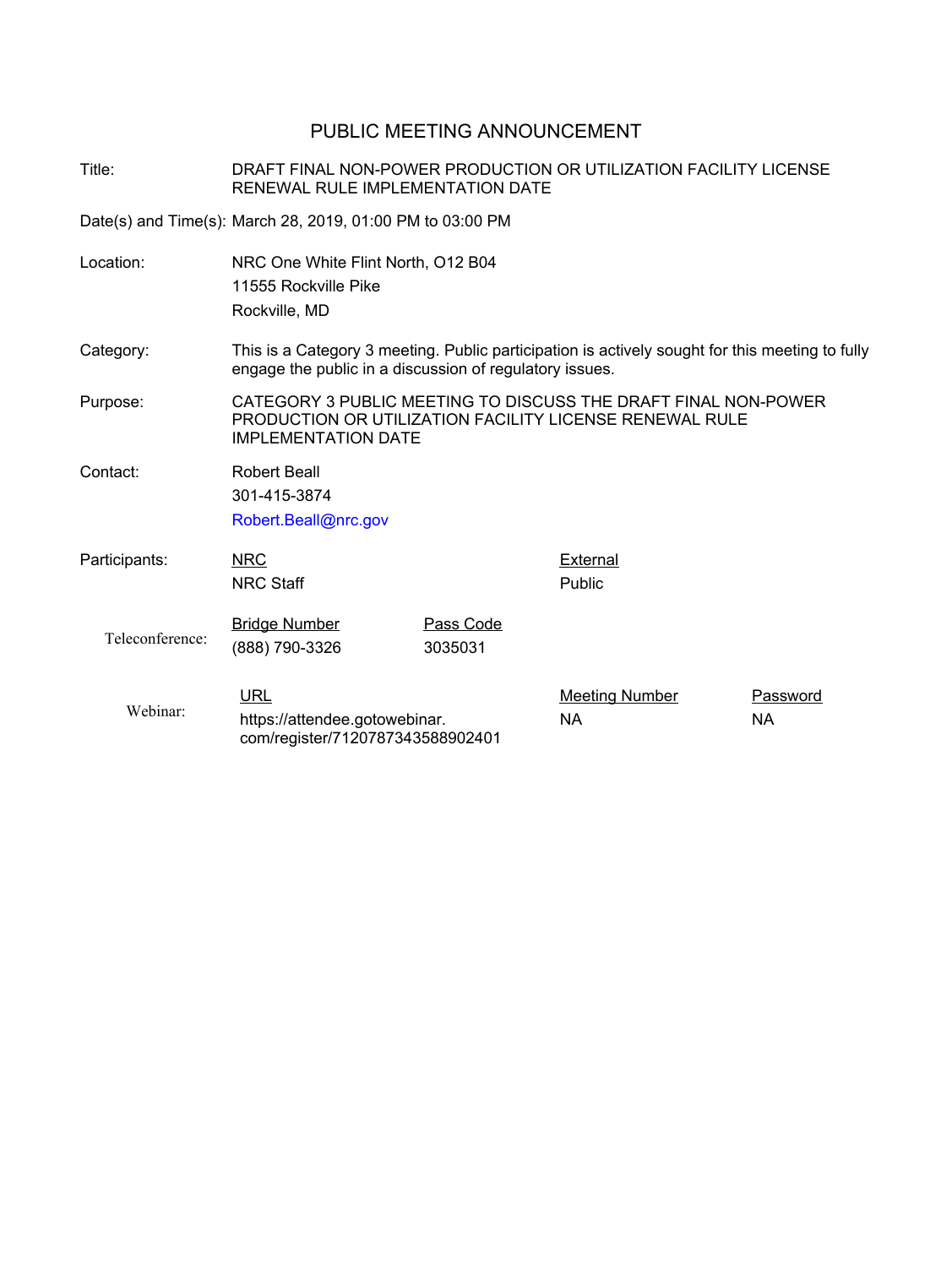# PUBLIC MEETING AGENDA

#### DRAFT FINAL NON-POWER PRODUCTION OR UTILIZATION FACILITY LICENSE RENEWAL RULE IMPLEMENTATION DATE

#### March 28, 2019, 01:00 PM to 03:00 PM

NRC One White Flint North, O12 B04 11555 Rockville Pike Rockville, MD

| <b>Time</b>   | <b>Topic</b>                                                                           | <b>Speaker</b>    |
|---------------|----------------------------------------------------------------------------------------|-------------------|
| $1:00 - 1:10$ | Welcome/Introductions/Logistics                                                        | NRC.              |
| $1:10 - 2:00$ | Overview of the draft final NPUF rule and discussion of the implementation date        | NRC.              |
| $2:00 - 2:55$ | Review & discussion of any public questions to clarify or answer stakeholder questions | <b>NRC/PUBLIC</b> |
| $2:55 - 3:00$ | Final remarks/closure                                                                  | NRC/PUBLIC        |